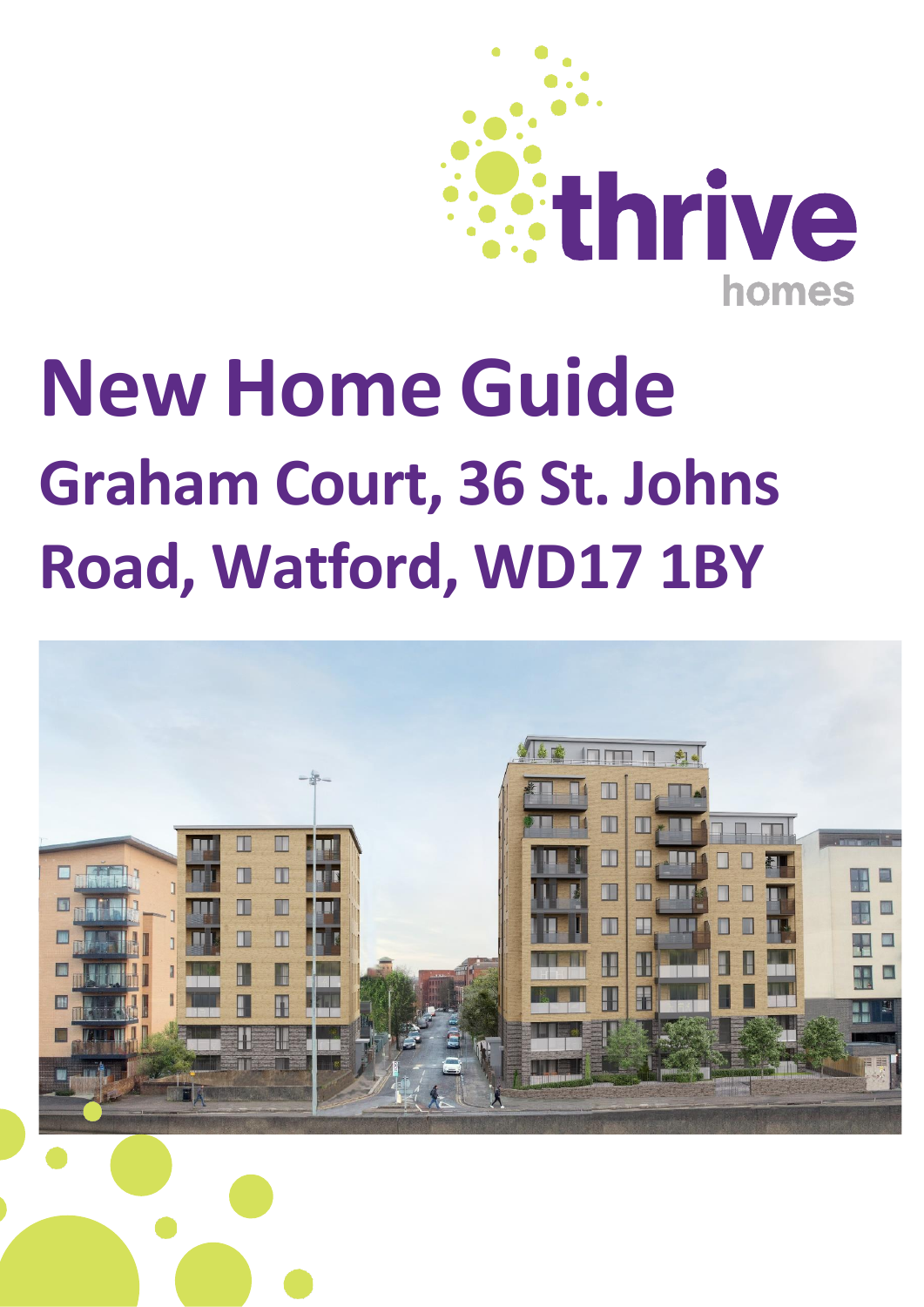## **Contents**

|                                                          | 2  |
|----------------------------------------------------------|----|
| <b>Meter Readings</b>                                    |    |
| Redecorating                                             |    |
| Insurance                                                |    |
|                                                          | 3  |
| <b>Your Water Supply</b>                                 |    |
| <b>Your Hot Water Supply</b>                             |    |
| <b>Leaks</b>                                             |    |
|                                                          |    |
| <b>Your Heating System</b>                               |    |
| How does it work?                                        |    |
| Adjusting the water temperature from your hot water taps |    |
|                                                          | 5  |
| <b>Filter maintenance</b>                                |    |
| <b>Annual Servicing</b>                                  |    |
|                                                          | 6  |
|                                                          |    |
| <b>Your Electrical Supply</b>                            |    |
| <b>Consumer Control Unit</b>                             |    |
|                                                          | 8  |
|                                                          | 9  |
| If a light circuit fails                                 |    |
|                                                          | 10 |
| <b>Television</b>                                        |    |
| <b>Telephones and Fibre Optic</b>                        |    |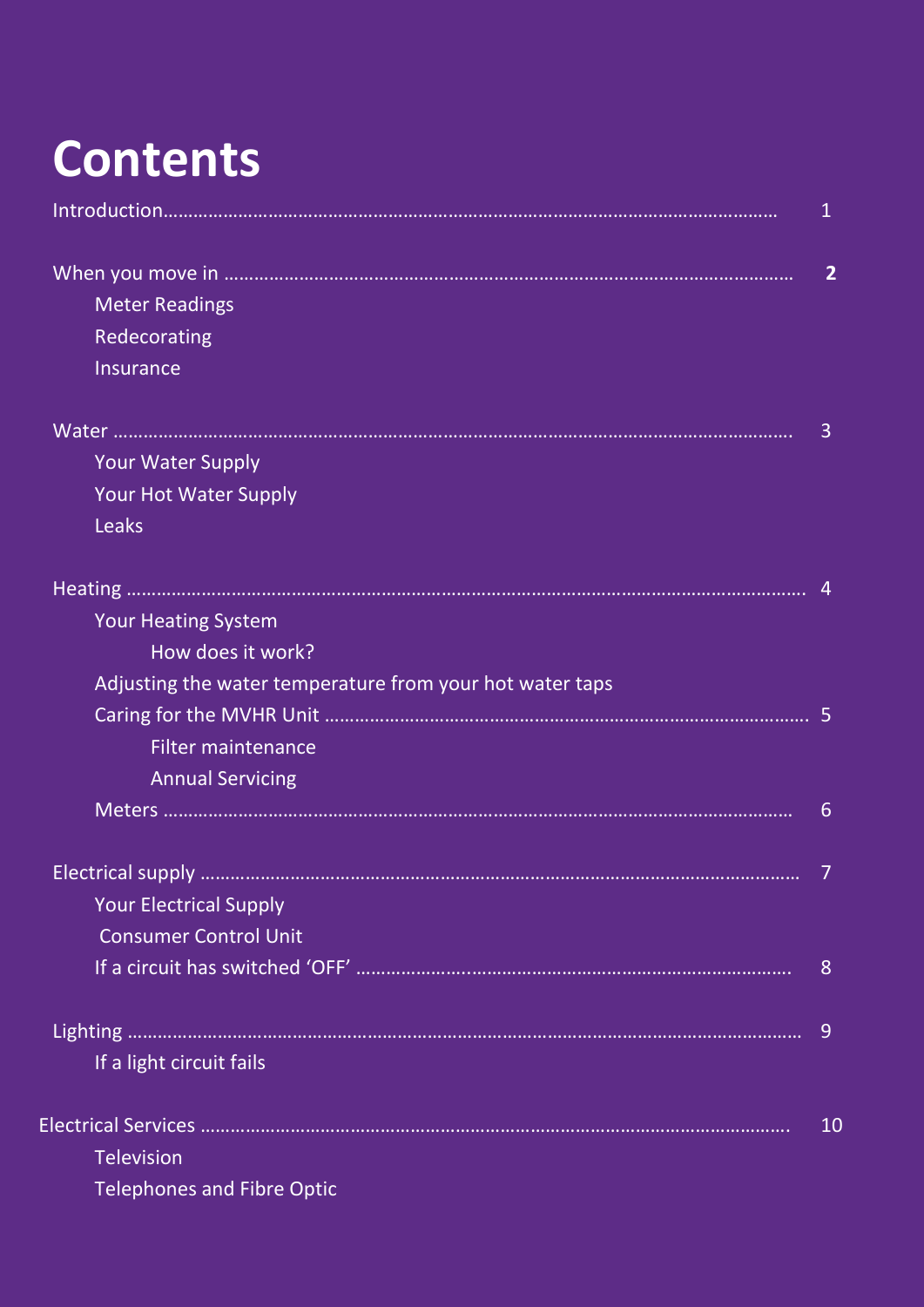## **Contents continued**

|                                   | 12 |
|-----------------------------------|----|
|                                   | 13 |
| Ceilings, fans and alarms         |    |
|                                   |    |
| Evacuation                        |    |
|                                   |    |
| Works and Decoration to your home |    |
| Damp and Settling Cracks          |    |
| <b>Controlling Condensation</b>   |    |
|                                   |    |
| <b>External Areas</b>             |    |
|                                   |    |
| <b>Thrive Homes</b>               |    |
| Westside, London Road Hemel       |    |
| Hempstead, HP3 9TD                |    |
| Freephone: 0800 917 6077          |    |
| enquiries@thrivehomes.org.uk      |    |
| www.thrivehomes.org.uk            |    |

**@thrivinghomes**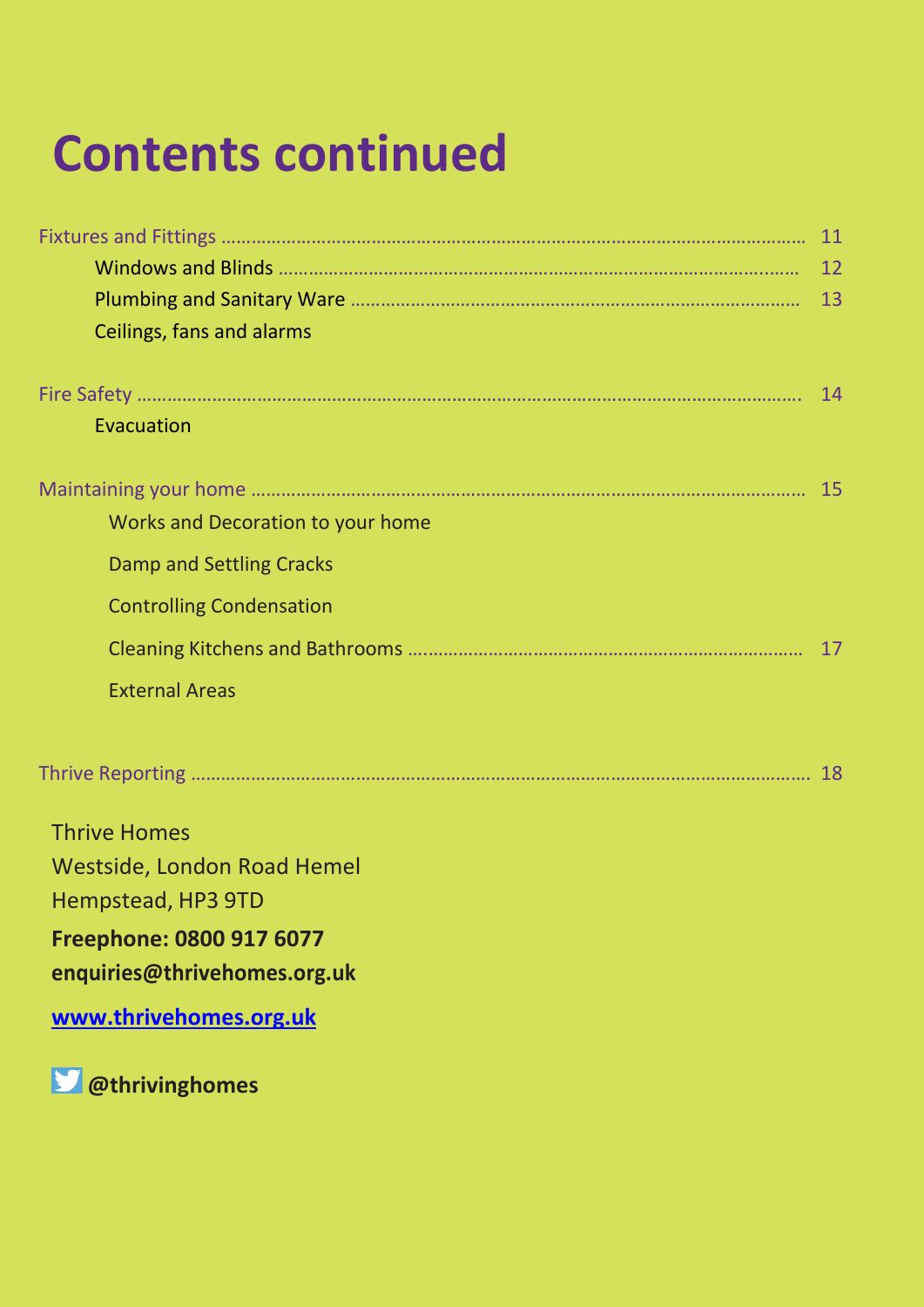## **Introduction**

### Welcome

**Welcome to your new home. We have prepared this manual to help you to settle in. Please take some time to read the information provided for your safety and to help you become familiar with your new home.**

To make this manual easier to use, we have first included a 'When you move in' section, which offers some important information that you will need to be aware of when you move into your new home.

You will then find a section on each utility or piece of equipment that you may use, with information on their location, how they work and on how to deal with some common issues.

The section titled 'Maintaining your home' offers some simple steps you can take to keep your home in good condition.

When you move into your new home you will find various leaflets supplied by the manufacturers and installers of the equipment in your home. We advise that you keep all of this literature in a safe place, together with this manual so that you can refer to it in the future.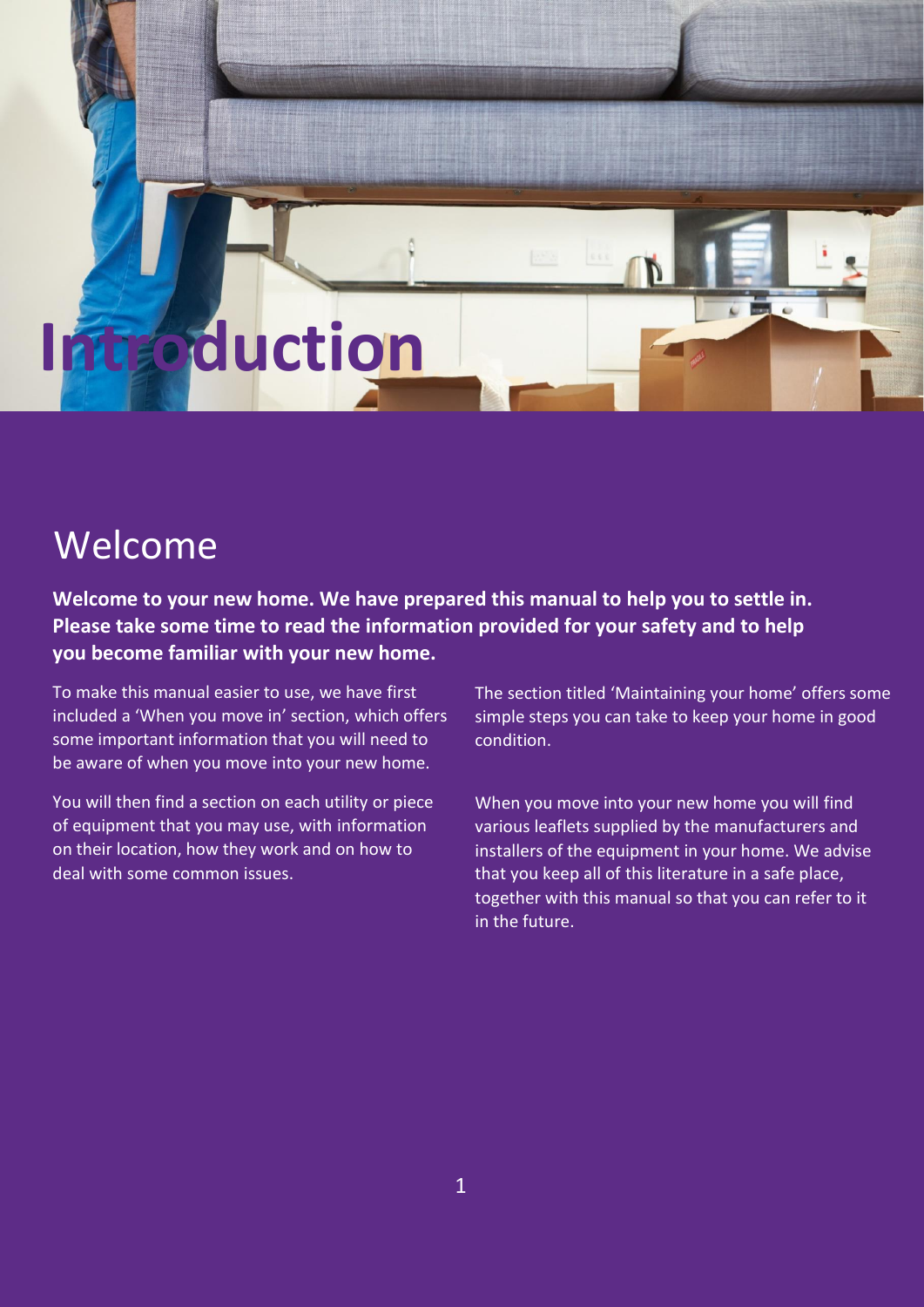# **When you move in**

## Meter Readings

**On the day you receive your keys, meter readings will be taken and should be sent to your utility providers Scottish Power and Affinity Water.**

| <b>Electric Meter Reading:</b> |  |
|--------------------------------|--|
| Water Meter Reading:           |  |
| Date of Reading:               |  |

#### **Information on Services Suppliers**

Details and telephone numbers of the service suppliers you are connected to at present are contained in this handbook.

You will need to contact the service suppliers to let them know the date you moved in and provide them with the meter readings. You have the right to change the utility supplier of electricity should you wish to do so but we would request you advise us of any changes.

**Council Tax** - As you will be responsible for Council Tax please advise Watford Council of your move in date. [counciltax@watford.gov.uk](mailto:counciltax@watford.gov.uk)

## Redecorating

We would request that as the property is newly built and still settling in, you refrain from hanging wallpaper or decorating the walls as this could affect the defects period stipulated by the builder and cause issues when the end of defects inspections are carried out. Please also avoid changing any fixtures or fittings during the first 12 months, e.g. light fittings, or shower heads. The builder will not be responsible for rectifying any problems if you have made any changes.

Your ceiling has been painted with Dulux - Matt Emulsion - White.

Your Walls have been painted with Dulux Matt Emulsion - White Mist

### Insurance

**Thrive Homes is responsible for insuring the structure of your home but this insurance does not cover your personal possessions.**

Thrive does NOT insure you for either the contents of your home or your personal possessions so cannot be responsible for any of these. We, therefore, strongly advise that you arrange a comprehensive insurance policy covering you for fire, burglary, storm, flood and other risks, as soon as you move in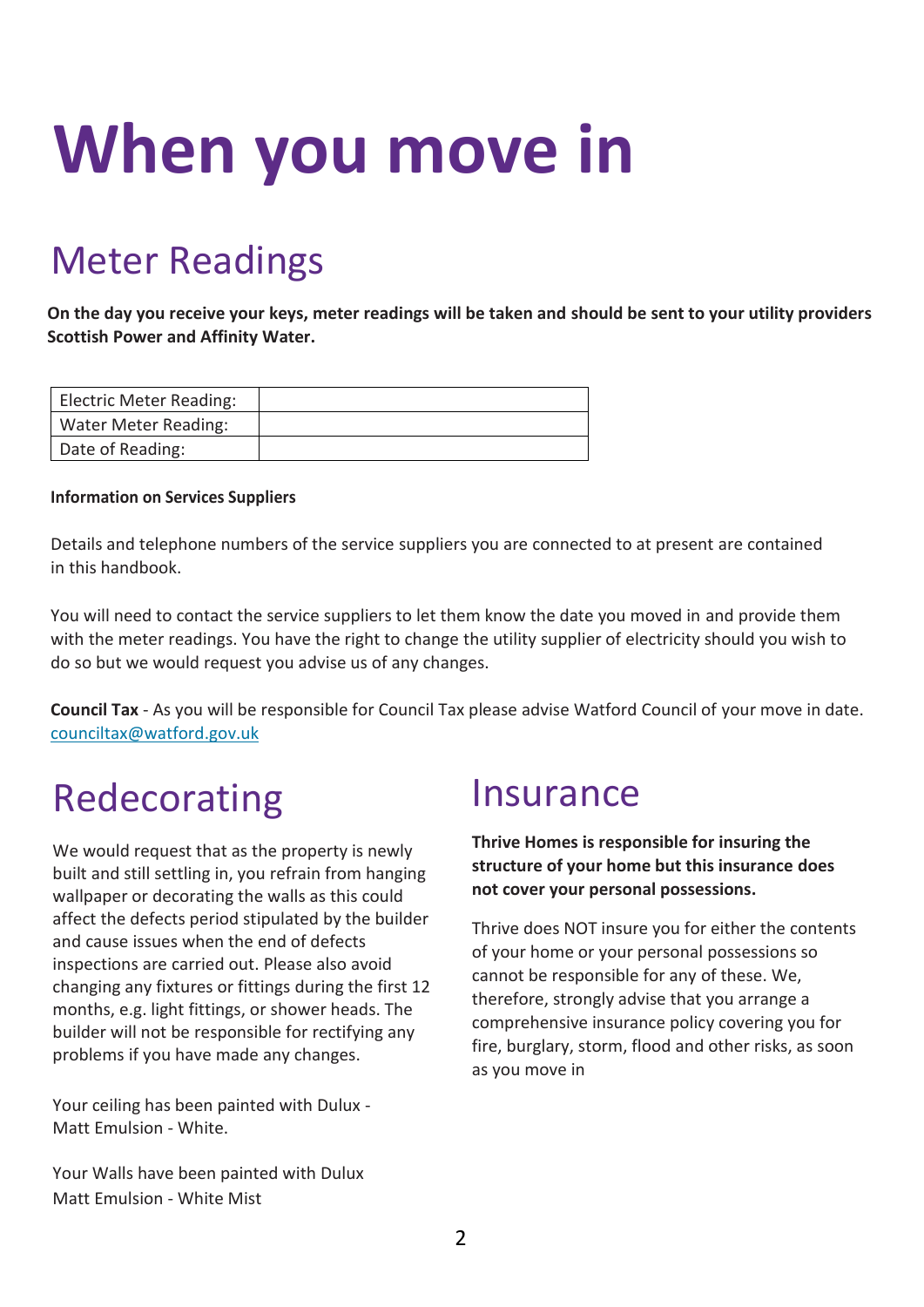## **Water**

## Your Water Supply

Cold water is supplied by **Affinity Water (0345 357 2402)** through an underground pipe to your home. The pipe is fitted with a stop valve located within the riser cupboard in the communal area with your meter. This allows the water company to switch off the water in an emergency.

You will also have a stopcock located in the hall cupboard of your apartment to enable you to switch off the water to your home in an emergency. There is also a stopcock in the ceiling outside of your property for emergency purposes.



*A typical stopcock*

#### **NOTE:**

It is important to know where the stopcock is so that you can turn off the water in an emergency.

If there is no water when you move in, you may have to open the stopcock.

## Your Hot Water Supply

Hot water is provided on demand via the mega flow water cylinder.

The hot water temperature is regulated by using the thermostatic control located within the hallway cupboard near to your hot water cylinder.

### Leaks

**Major Leaks**

- **1. Turn off the water services stopcock immediately.**
- **2. Inform Thrive Homes of the problem immediately on 0800 917 6077**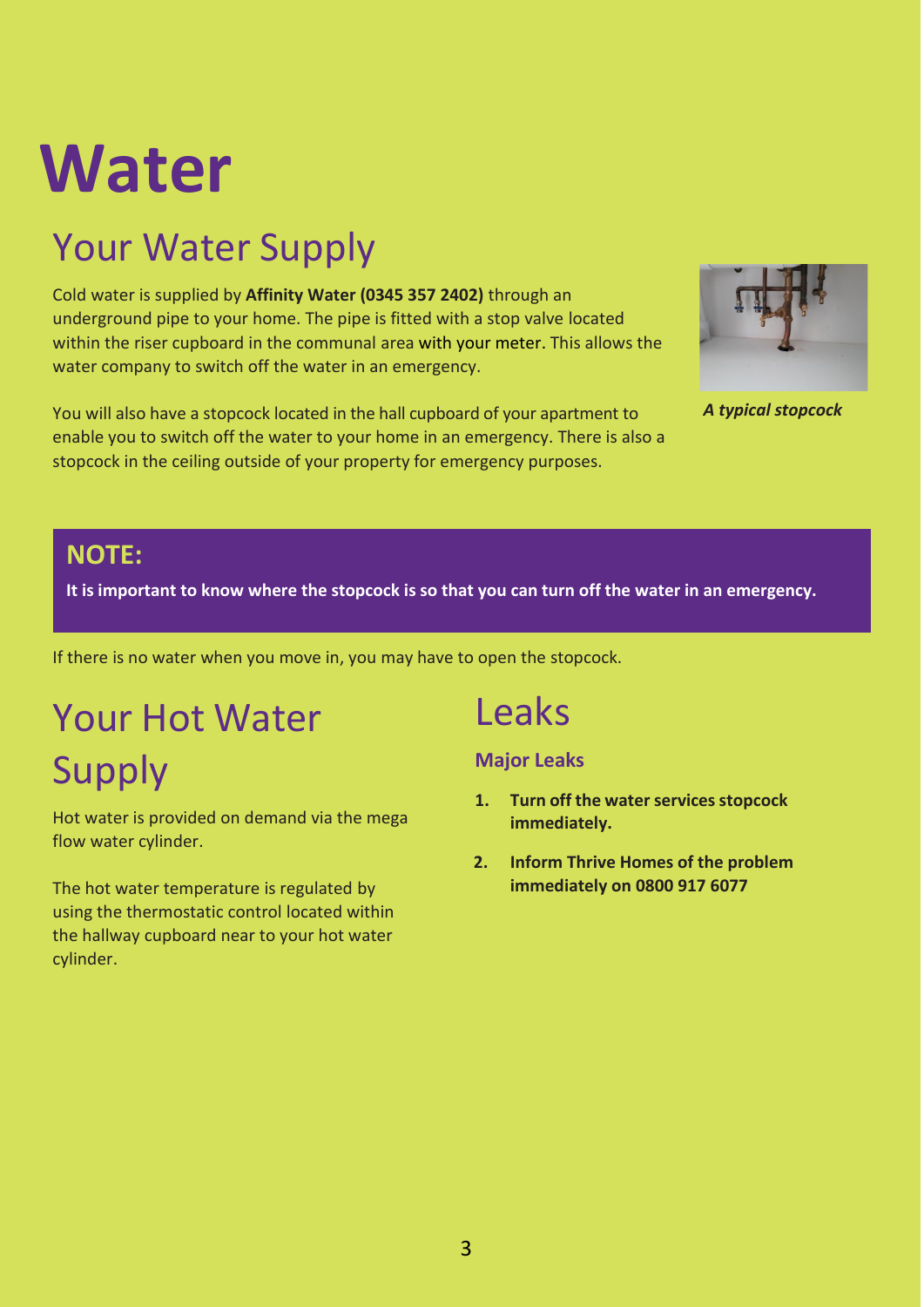# **Heating**

## Your Heating System

### **How does it work?**

Your new home is fitted with an electric panel heater features CapSense controls and offers a highly intuitive user interface that allows for complete control over the temperature of your room for maximum comfort.



The LCD display and six touch-sensitive buttons enable easy usability and have an optional sound when pressed, for greater accessibility. The temperature display is also colour-coded to assist the visually impaired.



Should a window or door be left open accidentally, the Monterey will detect a sudden change in temperature and postpone heating. Once the window or door has been closed, the heater will resume normal operation. This technology ensures that the output from the heater is reduced when heat is escaping from a room, avoiding wastage and saving you money. Please see the maintence information on the next page.

## Adjusting water temperature from your hot water taps

The hot water temperature is regulated by using the thermostatic control.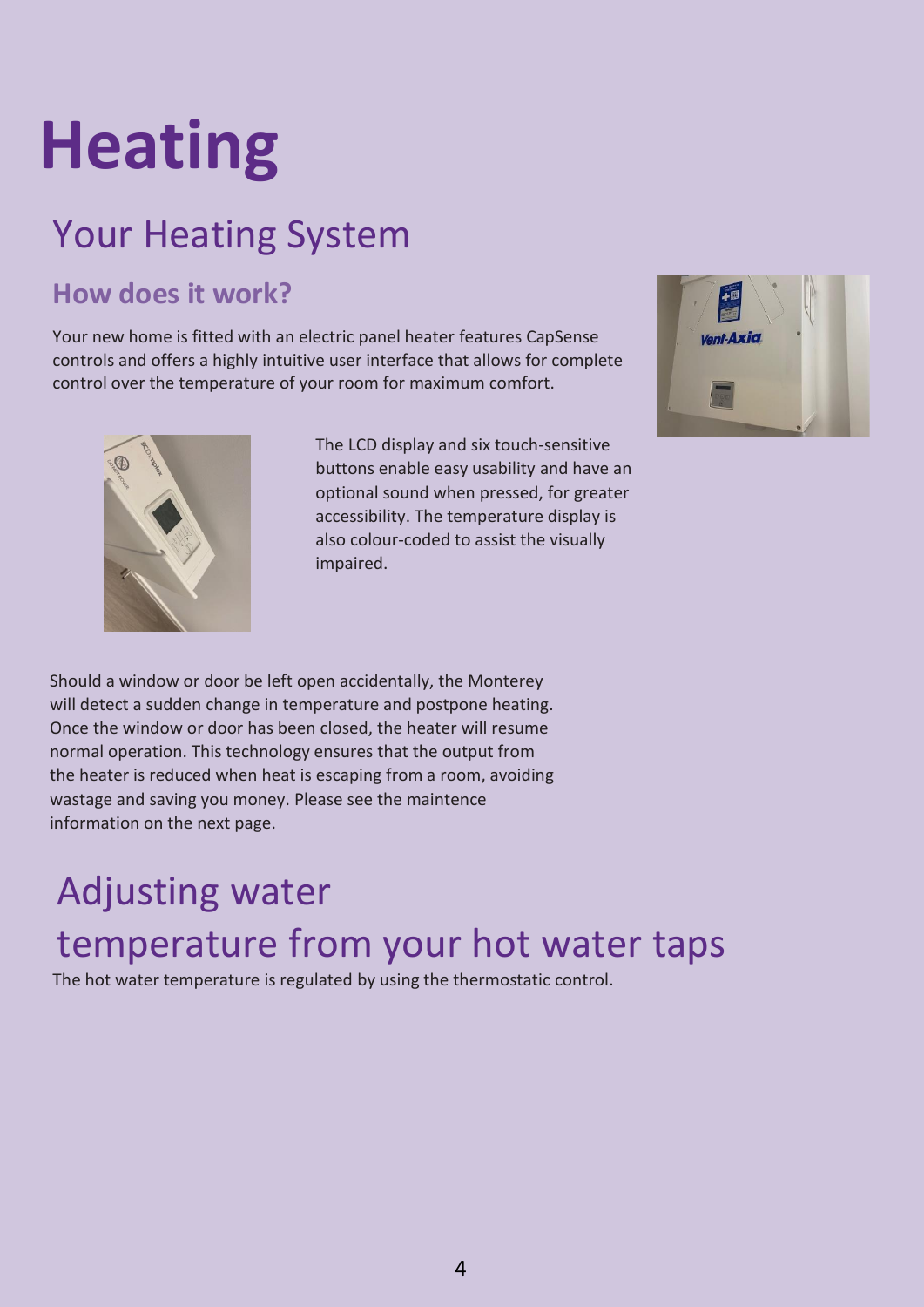## **Heating**

## Caring for the MVHR Unit

Heat recovery units, by their very nature, require regular maintenance. The Sentinel Kinetic has been designed to facilitate access to enable maintenance to be carried out easily.

#### Filter Maintenance

Item Action

- Fan Filters : When the unit displays "Check filters". This is a reminder to ensure that the filters are not so dirty that they are blocking the airflow or allowing dirt to pass through. The rate at which the filters become dirty will vary hugely depending on the environment and the activity within the property.
	- 1. Open the filter flaps and remove the 2 filters.
	- 2. Clean gently by tapping or carefully using a vacuum cleaner if necessary.
	- 3. Replace the filters
	- 4. Close the filter flaps.
	- 5. To Reset the filter service time:
		- i) press and hold both buttons for 5 seconds until "Reset Filter?" is shown.
		- ii) Press '*set'* to confirm reset "Filter Reset" will be shown.

This should be checked every 3 – 6 months. Please see link to YouTube "How To" video. <https://youtu.be/PqcOeHVmPoQ>

### Annual Servicing

The unit should be serviced annually in order to provide optimum performance. Further details can be found within the Instruction manual in your Handover pack.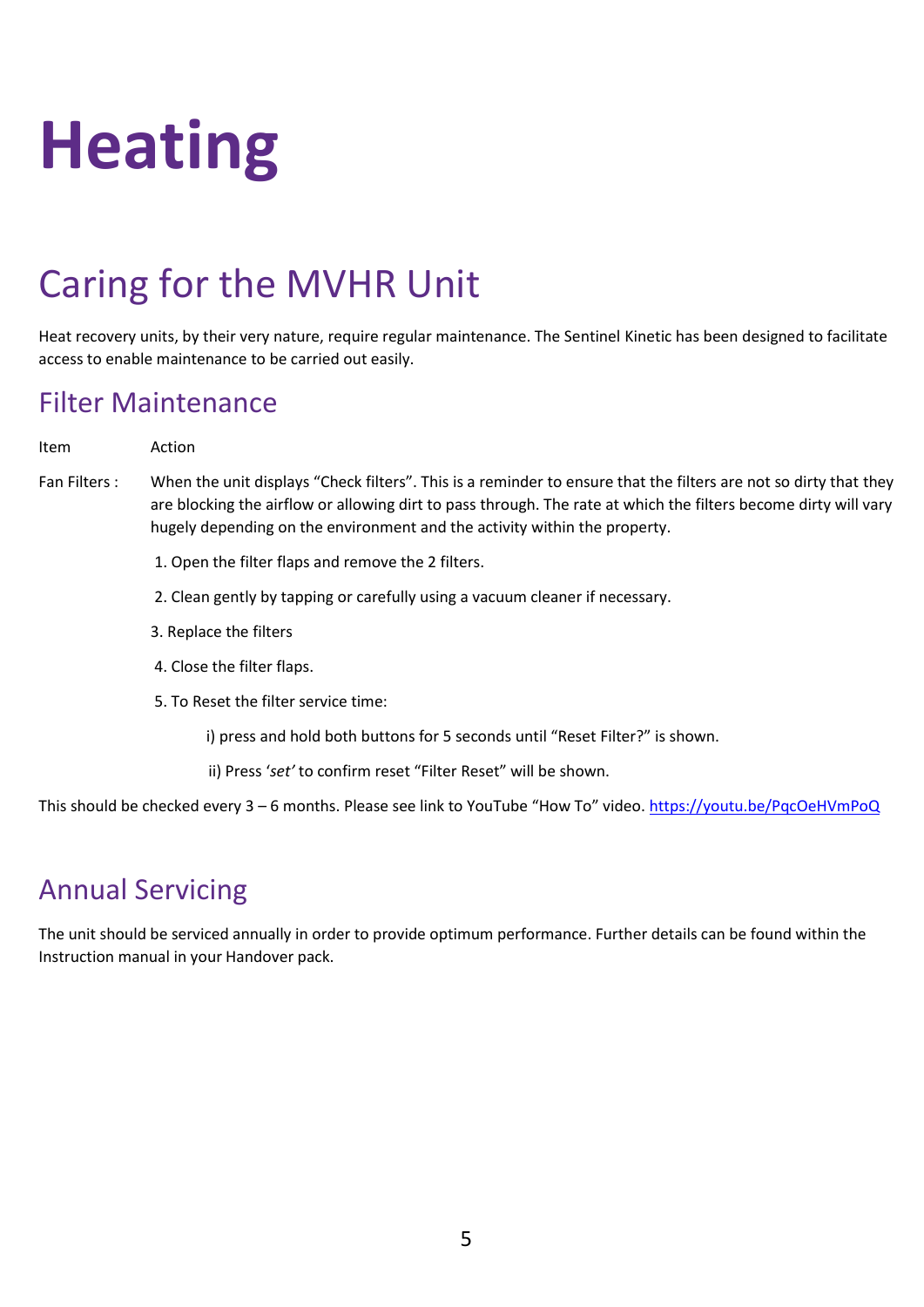## **Heating**

### **Meters**

Your home has a water meter and electric meter to measure your usage of these utilities. Your water meter is located in the riser cupboard in the communal area accessible to residents.

**Water Meter**



**Electric Meter**

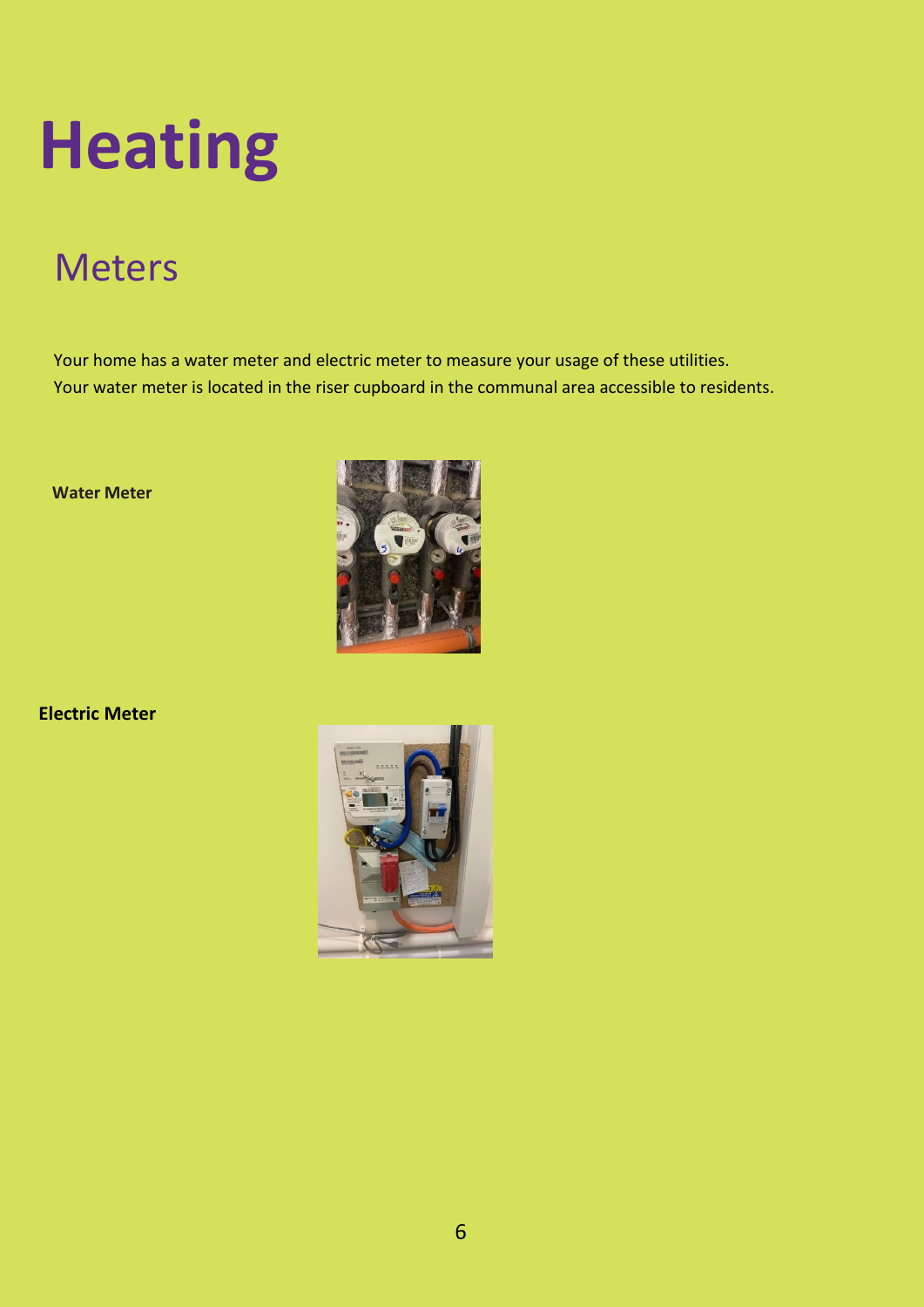# **Electrical supply**

## Your Electricity Supply



The electricity to your home is supplied by **Scottish Power (0800 027 0072)** your electricity comes in underground and rises to the meter which is located within your utilities cupboard within your apartment.

The amount of electricity you use is measured at this meter, and your bill calculated from the reading. From here the electricity supply passes into your property and immediately into a Consumer Control Unit.

**NOTE: If any of the meter seals are tampered with by any unauthorised person this could render you liable to prosecution, a fine and disconnection from the supply.**

## Consumer Control Unit –

This is your Consumer Control Unit (CCU):

The CCU splits the incoming electrical supply into the various electrical circuits around your home.

The CCU contains:

O **an RCD (Residual Current Device)**

#### **DANGER:**

**DO NOT ATTEMPT TO DISMANTLE OR TAMPER WITH THE CONSUMER CONTROL UNIT**

This is the Residual Current Device (RCD).

Switching the RCD to the 'OFF' position will isolate **ALL** the electrical supply toyour home.

The RCD is also designed to switch 'OFF' (to 'trip') if there is a surge in the electricity supply, which helps to prevent serious damage or injury.



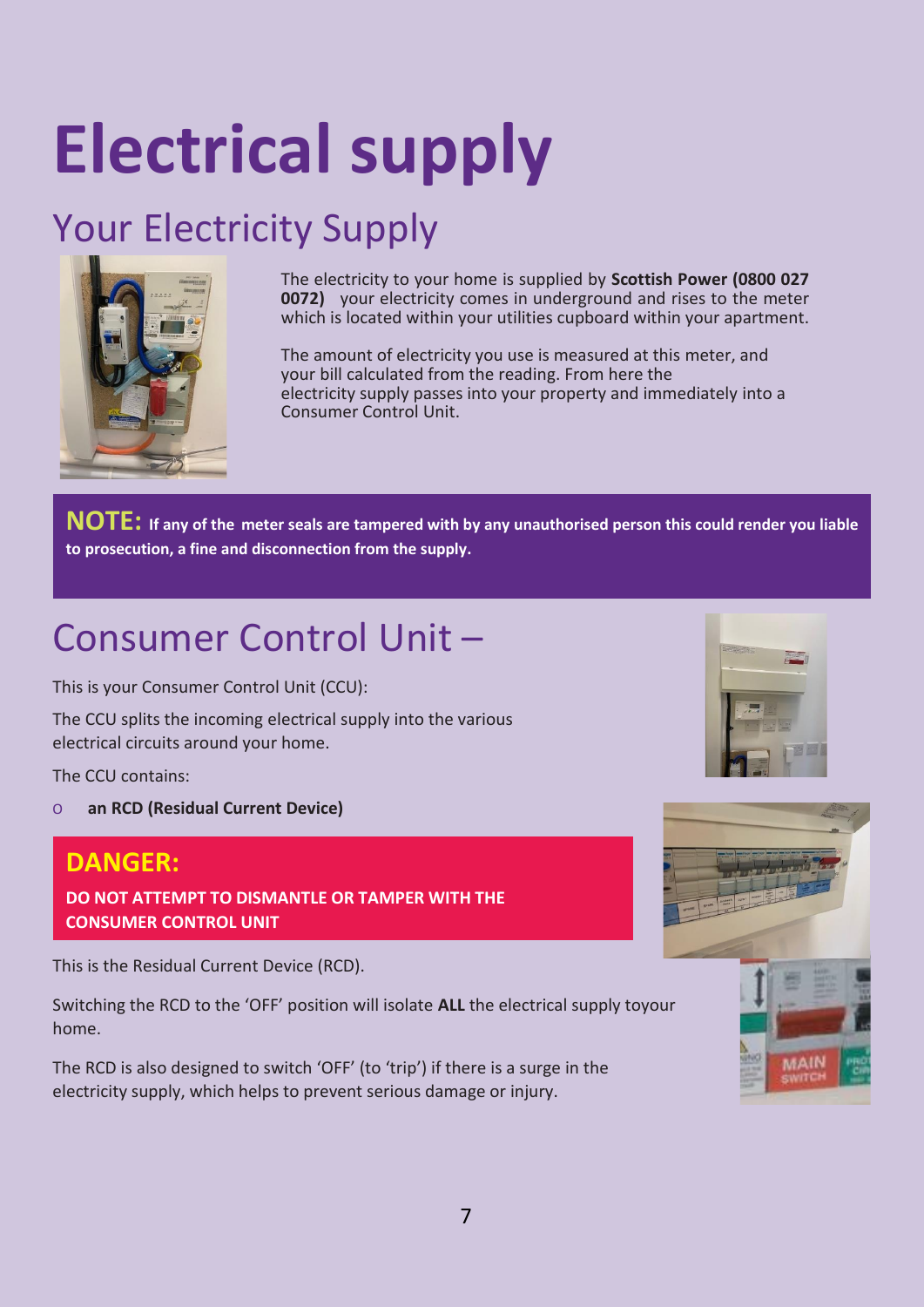# **Electrical supply**

This is an example of a Miniature Circuit Breaker (MCB).

Individual electrical circuits in your home are provided with an MCB; each MCB is clearly labelled inside the lid of the consumerunit to help you identify the circuits.

MCBs can also allow you to isolate individual circuits should thisbecome necessary.

For example, if you need to change a light bulb, you can avoidtripping the circuit by switching 'OFF' the appropriate MCB.

If a circuit is overloaded or an appliance develops a fault, theMCB protecting that circuit will switch to the 'OFF' position automatically.



## If a circuit has switched 'OFF'

If the reason for this is not clear:

- **1. Unplug all appliances on that particular circuit.**
- **2. Switch the MCB back to the 'ON' position.**
- **3. Plug each appliance back in one by one. When the MCB switches to the 'OFF' positionagain you have identified the faulty appliance.**

#### **DANGER:**

**DO NOT use any suspect appliance before consulting a qualified elecrician.**

**4. If the MCB still fails to remain in the ON position a fault may exist in the electrical circuititself and you may need to seek further assistance from a qualified electrician. Please inform Thrive Homes on 0800 917 6077**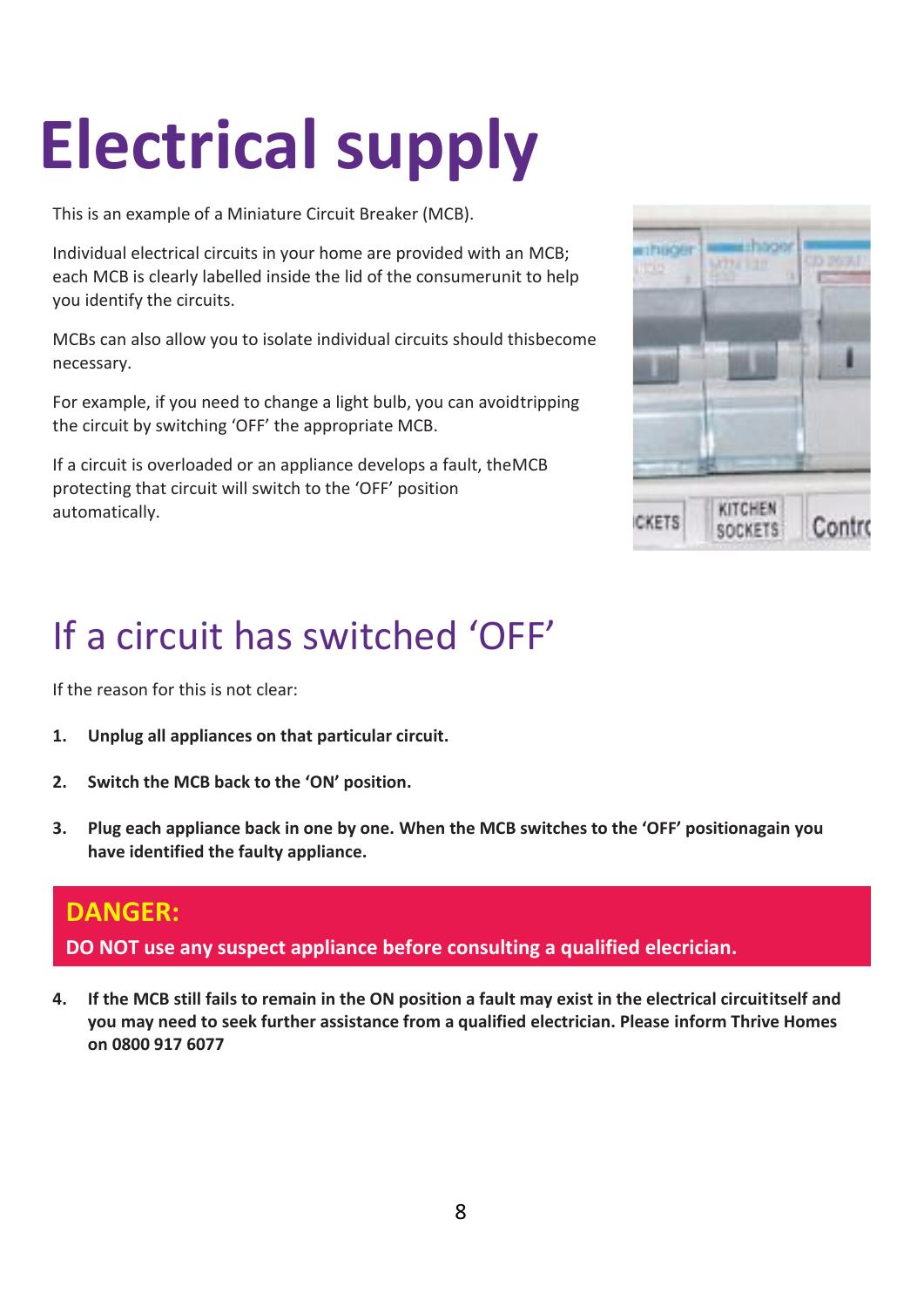# **Lighting**

## If a light circuit fails

The lighting circuit may switch to the 'OFF' position if a bulb blows. If this happens you should follow this procedure:

- **1. Check using a torch whether the light circuit MCB is in the OFF position.**
- **2. Switch the MCB (the circuit breaker) to the 'ON' position.**
- **3. Identify the faulty bulb.**
- **4. It is important to then switch 'OFF' the MCB.**
- **5. Replace the faulty bulb safely.**
- **6. Switch MCB to the 'ON' position.**

**If there is no faulty bulb apparent or if the MCB will not stay ON, you may need to seek further assistance from a qualified electrician. In this instance, please contact Thrive on [enquiries@thrivehomes.org.uk](mailto:enquiries@thrivehomes.org.uk) or telephone 0800 917 6077**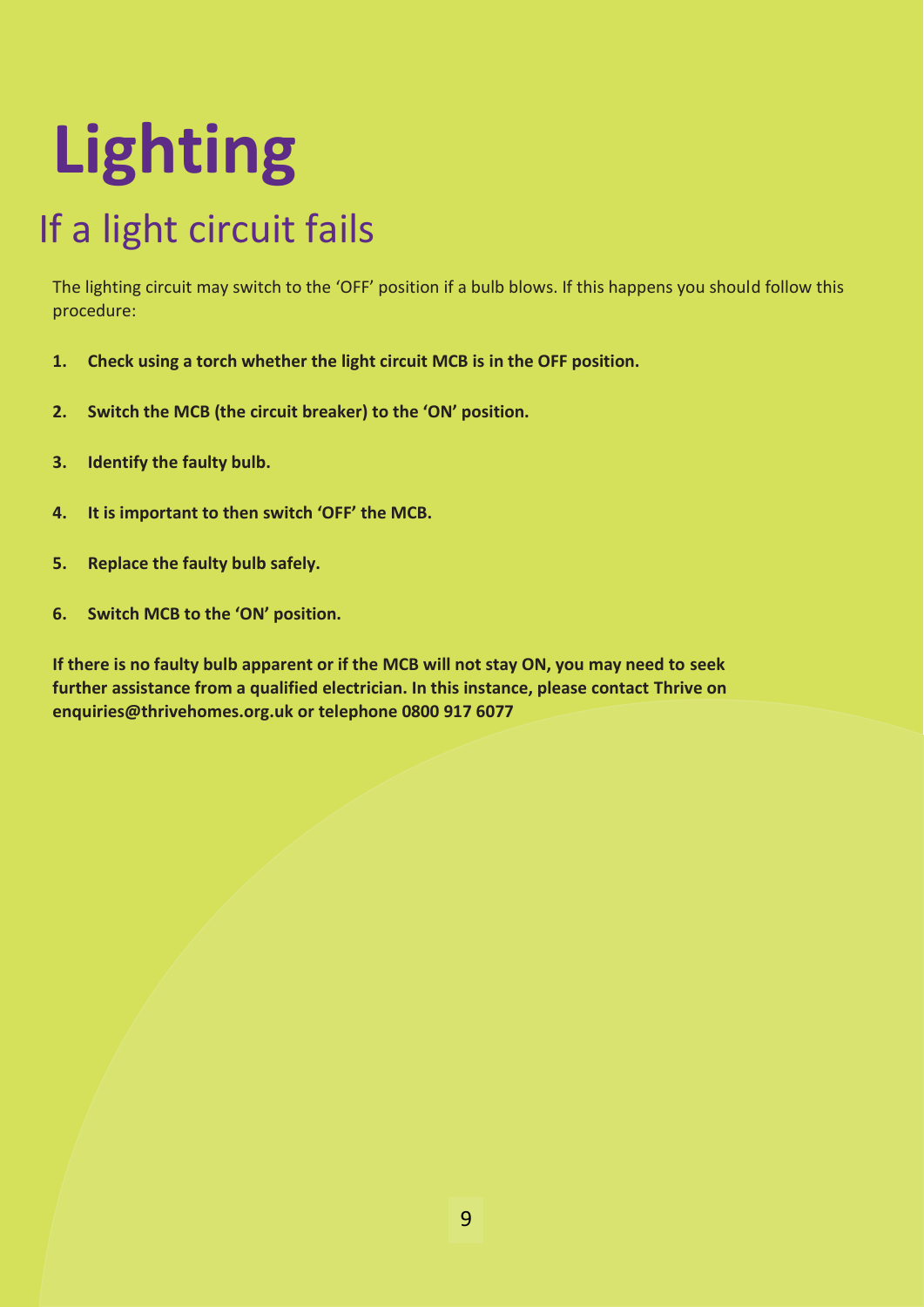# **Electrical Services**

### **Televisions**

Your home is supplied with a television aerial. TV outlet points are provided in your home.



You will receive all Freeview channels but you will have to subscribe to a provider, such as Virgin Media**.** Virgin Media is pre- wired within the property and connected to a communal satellite dish located on the roof to receive digital, terrestrial TV signals and DAB radio.

#### **NOTE:**

**Do not install any other satellite dishes to the exterior of the building or your balcony.**

## Telephones and Fibre Optic

Your home has been pre-wired to provide British Telecom and Open Reach fibre Optic connection points. If you decide to have a home telephone installed you should make arrangements directly with your chosen provider**.** The Master Socket Is located in the living room**,** with a slave (2nd) socket in the master bedroom.



**As the first occupier of the property you are responsible for any costs associated with the initial connection. If you wish the 2nd socket connected it is important you inform the engineer as you may have to pay for a 2nd connection fee.**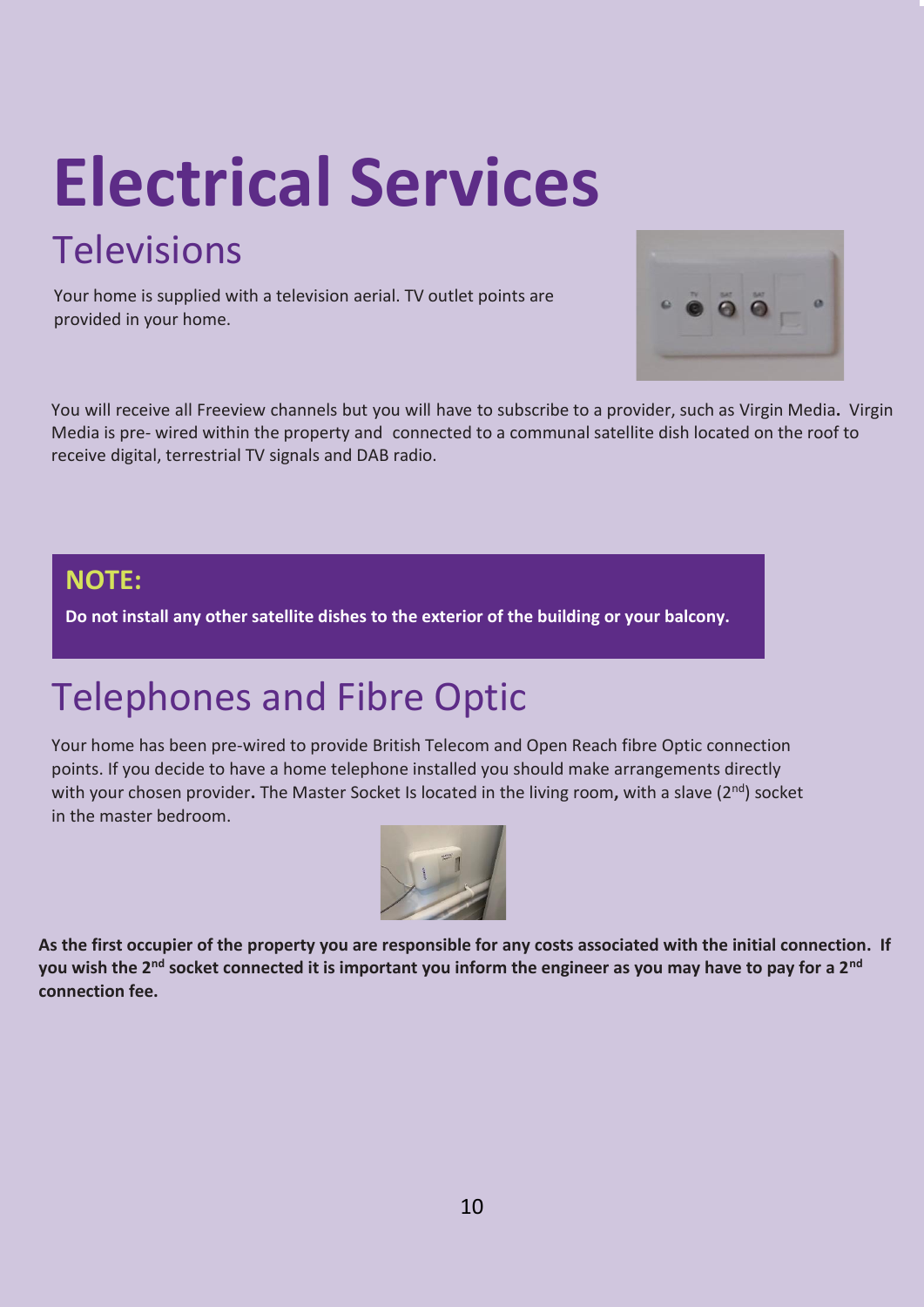## **Fixtures and Fittings**

### **NOTE:**

**Fully integrated cooker hood has are installed in the kitchen.**

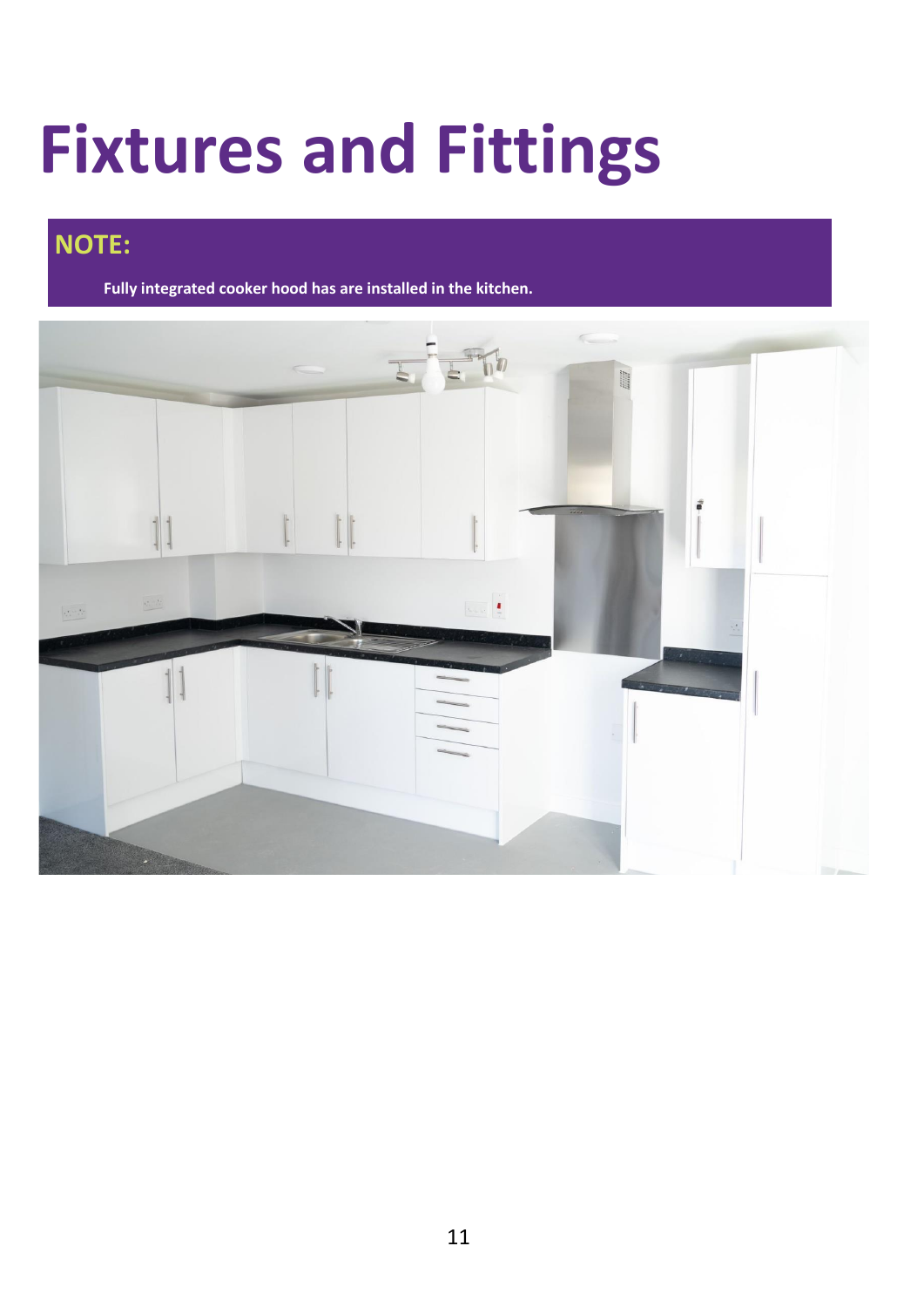## **Fixtures and Fittings** Windows

Your windows are double-glazed, and the above ground floor windows are fitted with a restrictor for safety reasons. It is your responsibility to ensure the window restrictor is used to keep yourself and otherhousehold members or visitors safe.

## **Blinds**

Blinds have been installed in all the windows. It is your responsibility to ensure these are kept clean and they will not be replaced if broken or misused.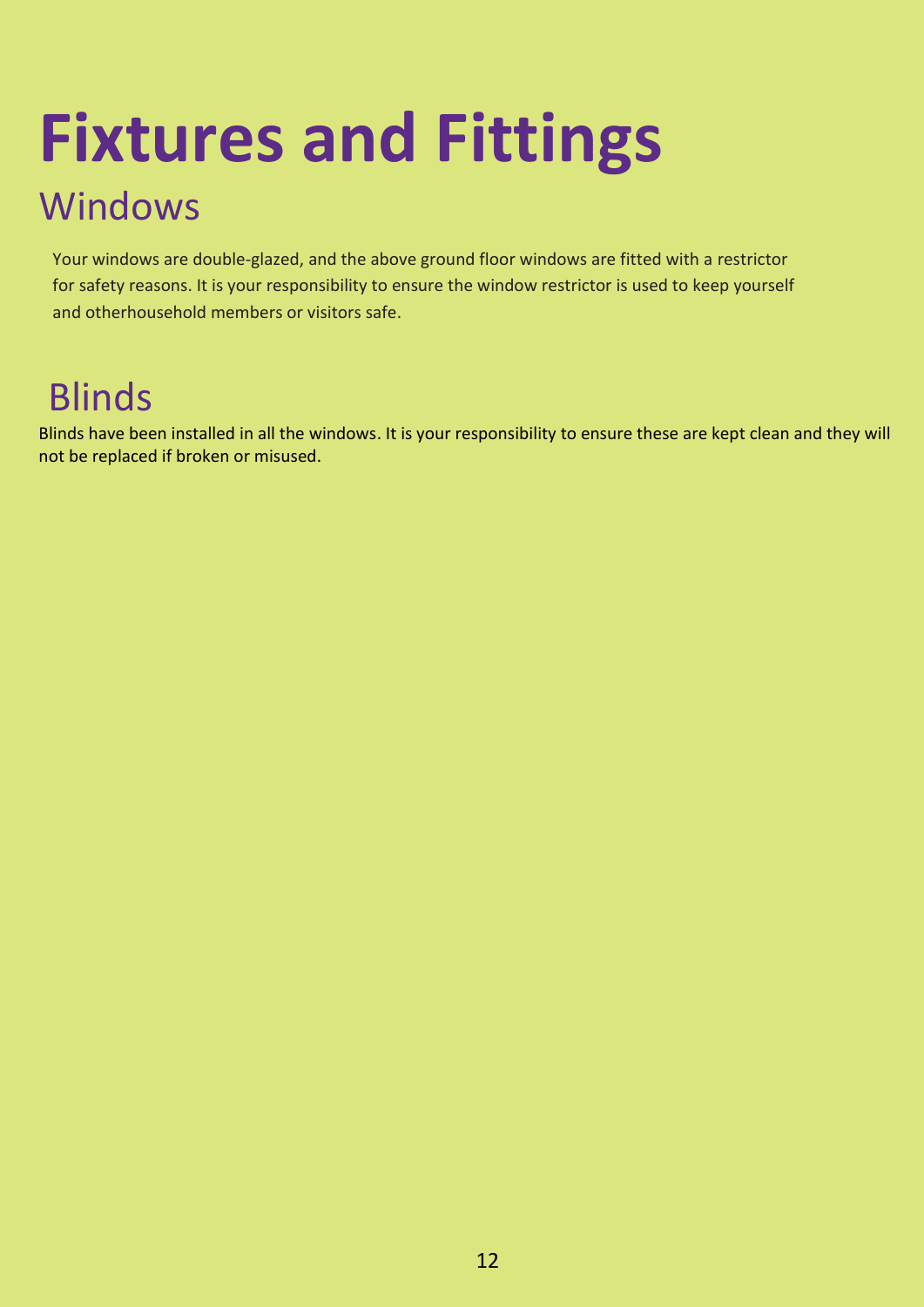# **Fixtures and Fittings**

## Plumbing and Sanitary Ware

Human waste and toilet paper are the only things you should flush down your toilet. All other items must be disposed of elsewhere, as they could result in blockages to soil pipes and sewers.

This is especially important as your home is connectedto a pumped sewerage and drainage solution.

## Ceilings, fans and alarms

Ceilings are formed from plasterboard sheets fixed to the bottom of the timber joists.

#### **DANGER: You should NOT fix anything to the ceilings as they oftenconceal electrical cables and pipework.**

#### **Extractor vents/ MVHR:**

Your home is fitted with a mechanical extract fan to the kitchen and bathroom. Please refer to the instruction booklet included with this Manual for use and cleaning.



#### **Smoke alarm:**

Your home is provided with smoke and heat alarms, which work on the mains electricity. It also has a built-in battery giving a standby facility. The

instruction booklet includes information on how to test and clean your smoke and heat alarms. More information can be found on our website **Smoke alarms – Thrive Homes.**

It is your responsibilityto maintain the alarm in good working order throughout the year, please don't disconnect it as it has been installed for your safety. If you are experiencing any issues with your alarms or are unsure please contact us.

#### **Heat Detection:**

Your home is fitted with a sprinkler system. In the event of an activation, water will disburse from the ceiling sprinklers, the system is monitored 24/7 and at no point should residents tamper with any safety equipment.

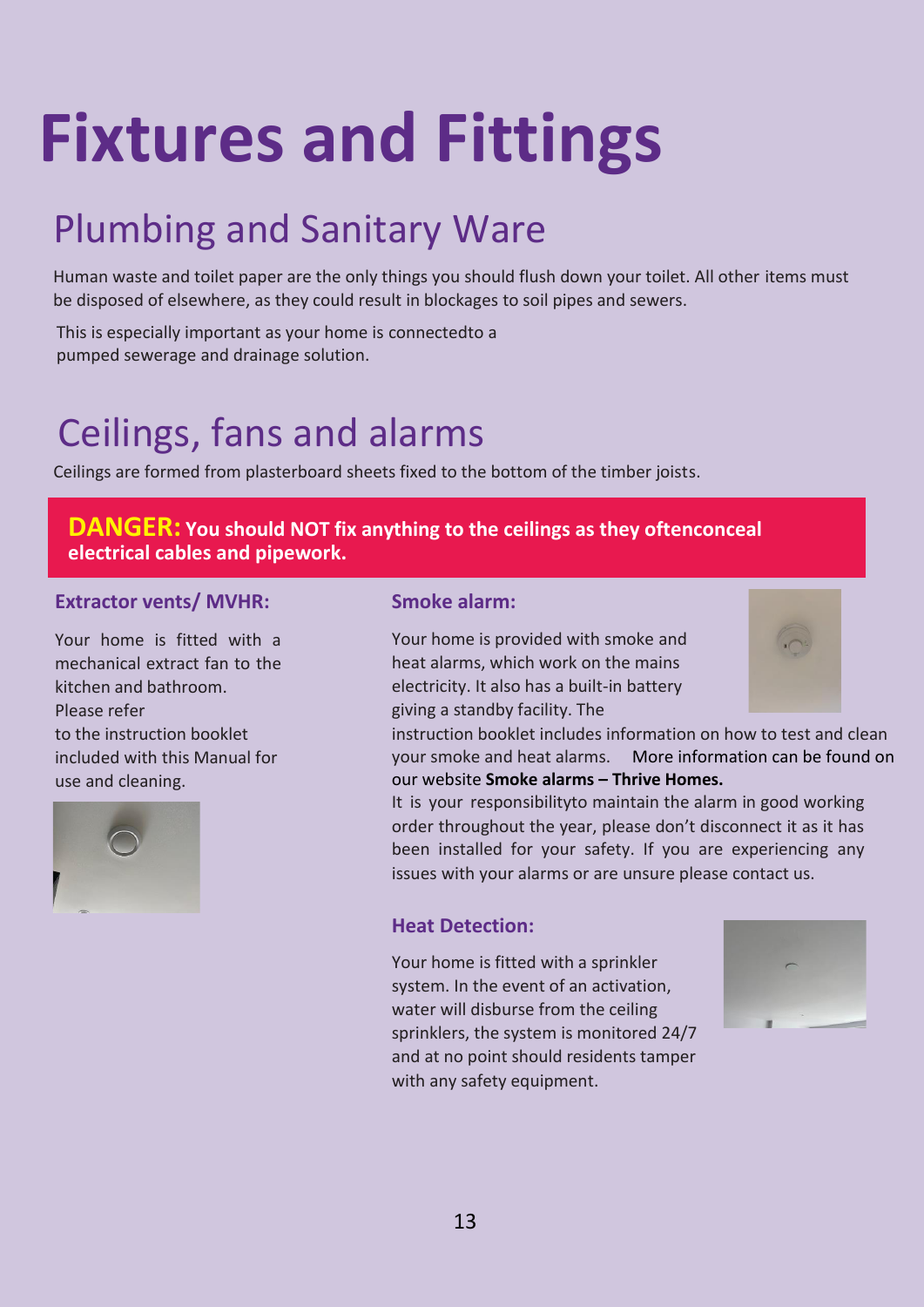# **Fire Safety**

Your apartment is fitted with a sprinkler system. In the event of fire, the system is triggered automatically by a heat detector releasing a water from the ceiling sprinkler.

**The sprinkler system should be maintained annually, Churches Fire will require access in the first year of occupation to maintain the system.**

### Evacuation

#### **What to do in the event of a fire**

#### **If a fire starts in your flat:**

- 1. Get everyone out, if the fire has started in your flat.
- 2. Close the door behind you and leave the building.
- 3. When you are safe, call 999.

Do not use the lift in the event of a fire, please use the stairs and keep the stairwells clear when exiting to allow the fire services to use safely.

#### **If a fire starts in another part of the building:**

1. Stay put unless your flat is affected by fire or smoke and dial 999 immediately.

Measures including fire protection within floors, walls and doors to each flat are in place to reduce potential fire and building safety risks to our customers.

#### **By staying put you:**

Reduce the risk of entering a smoky corridor unnecessarily and possibly being overwhelmed by smoke.

Allow fire fighters to tackle the fire safely and quickly without being delayed by residents coming down the stairs.

#### **Personal Emergency Evacuation Plans (PEEP's)**

If in the event of an emergency, you would need assistance to evacuate your home safely, please contact us via email fire@thrivehomes.org.uk so we can work with you to develop an evacuation plan. This will be shared with the local fire and rescue service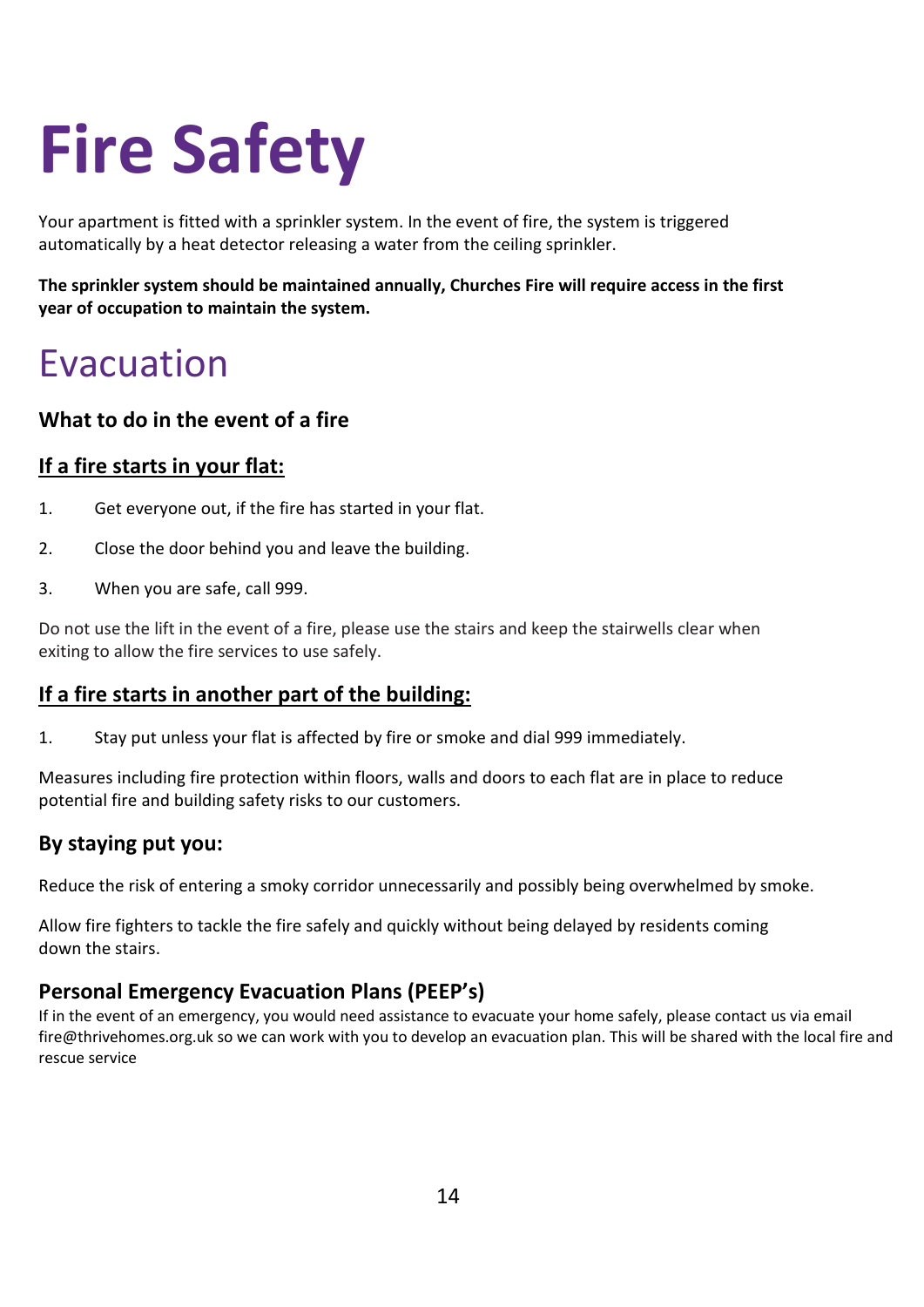# **Maintaining your home**

## Works and Decoration to your home

If you purchase a share of the property and wish to make changes (beyond general painting and decorating) you must seek permission from Thrive Homes. As the property has been newly built and is still settling, please refrain from hanging wallpaper or other decorations as this may affect the defects period stipulated by the Builder and may cause issues when the end of defects inspections are carried out

### Damp and Settling Cracks

A considerable amount of water is used in the building of a new home and can take up to a year for a building to completely dry out.

To remove any dampness in this time, please ventilate your home evenly and warm your home gradually, using slightly higher heating levels.

As the plaster dries out, some small cracks may appear. Drying-out cracks usually appear where different materials connect to each other, such as on doorframes or where walls join the ceiling. The builder is usually only responsible for repairing cracks that are wider than a £1 coin.

### Controlling Condensation

If you notice moisture appearing on your walls or appliances this may be condensation. Condensation will occur on cold surfaces, especially during cold weather or where there is little air movement.

You should look for condensation:

- o In corners
- o On or near windows
- o In or behind wardrobes and cupboards
- o On north facing walls and furniture

#### **NOTE:**

**Damp can encourage the growth of mould and can increase the risk of respiratory illness.**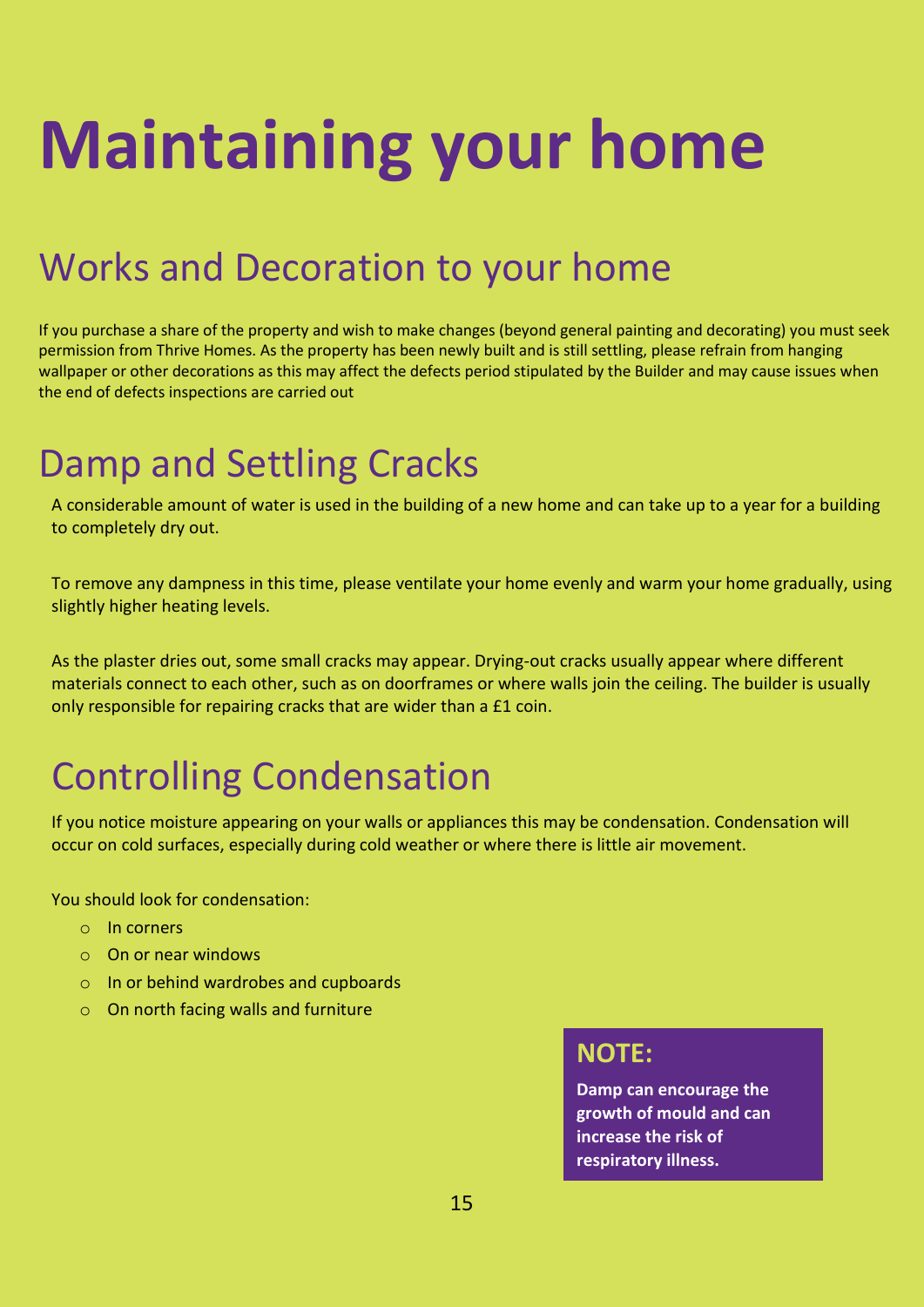# **Maintaining your home**

### Reduce Condensation

**DO: Ensure any window vents remain open and unblocked at all times**

**DO: Keep all rooms warm and ventilated**

**DO: Keep heating on continuously on a low setting in very cold weather as intermittent heating will cause condensation.**

**DO: Cover pans and close doors when cooking**

**DO NOT: use portable gas or paraffin heaters**

**DO NOT: Place large items of furniture against external walls, pockets of trapped air can lead to serious surface condensation and mould growth forming on both the wall and furniture.**

### Simple ways to reduce condensation

- o Mop up as much as possible
- o Heat the room slowly (please avoid intense blasts of heat)
- o Open a window
- o Shut the door to the room

#### **NOTE:**

**It is cheaper to reduce the production of water vapour than it is to compensate for it by turning up the heating.**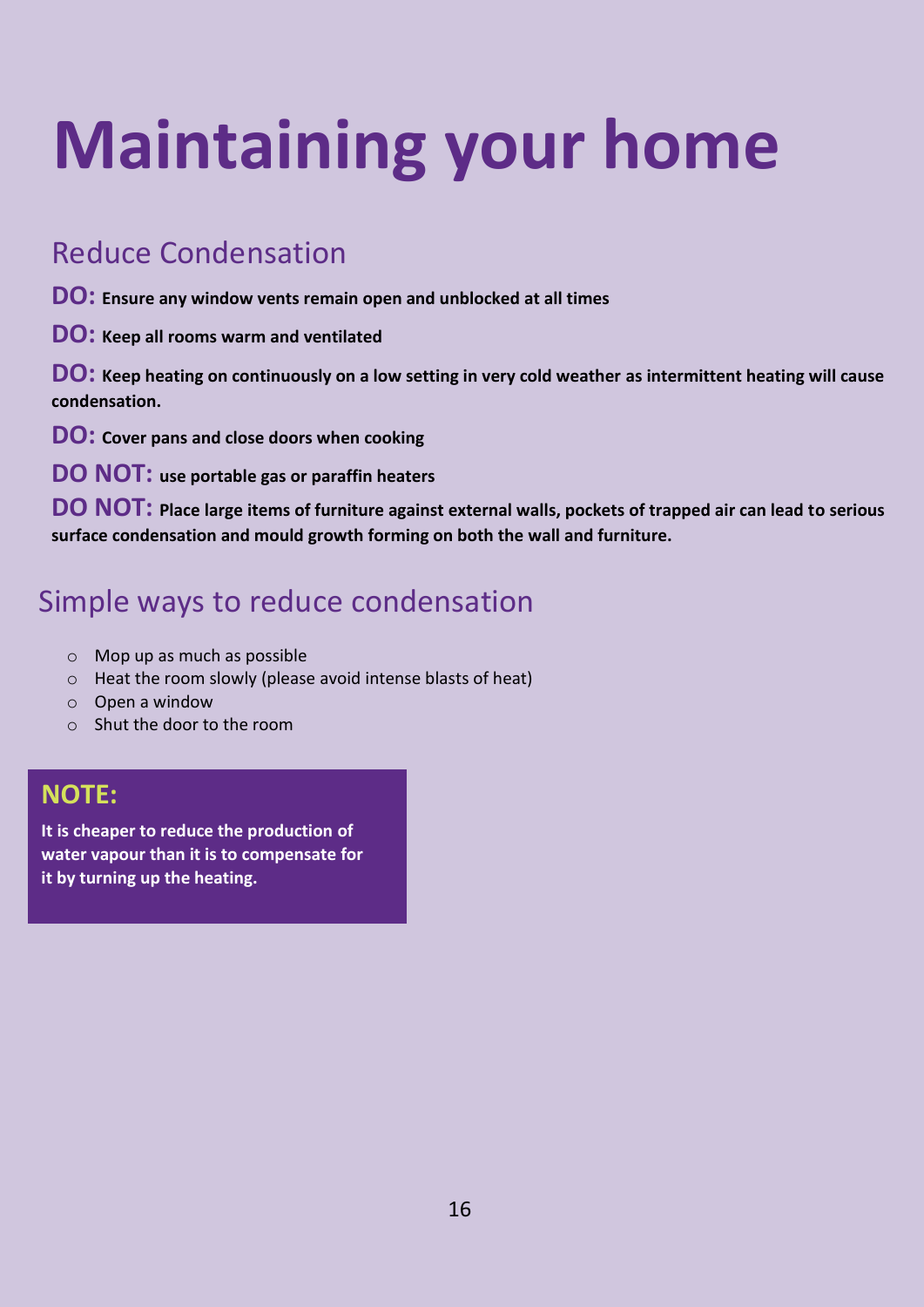# **Maintaining your home**

## Cleaning Kitchens and Bathrooms

Tiles: Areas where water is used such as baths and basins, have been provided with ceramic wall and vinyl flooring which require a little maintenance with a suitable bathroom cleaner.

To clean your floor we recommend that the floor is regularly swept to prevent grit or debris scratching the floor. Cleaning the floor with a damp mop and cleaning solution.

### External Areas

**Pets are not allowed to use the external areas of the building or your property, they must be kept inside or on a lease or in a crate.**

**You will be given two fobs to access the main building, in the unlikely event that theses do not work there is a code, the code is: A2212**

**Two bin stores are located at the entrance of the road before you reach the properties. There will be a code to get into the bin stores, the code is: C1984 Collection day for the bins will be Thursday** 

**There is also bike stores located at the front of the building. There will be a code to get into the cycle stores, the code is: C2019**

*These codes are subject to change when Thrive deemed needed. Thrive will contract you if any codes are changed.*